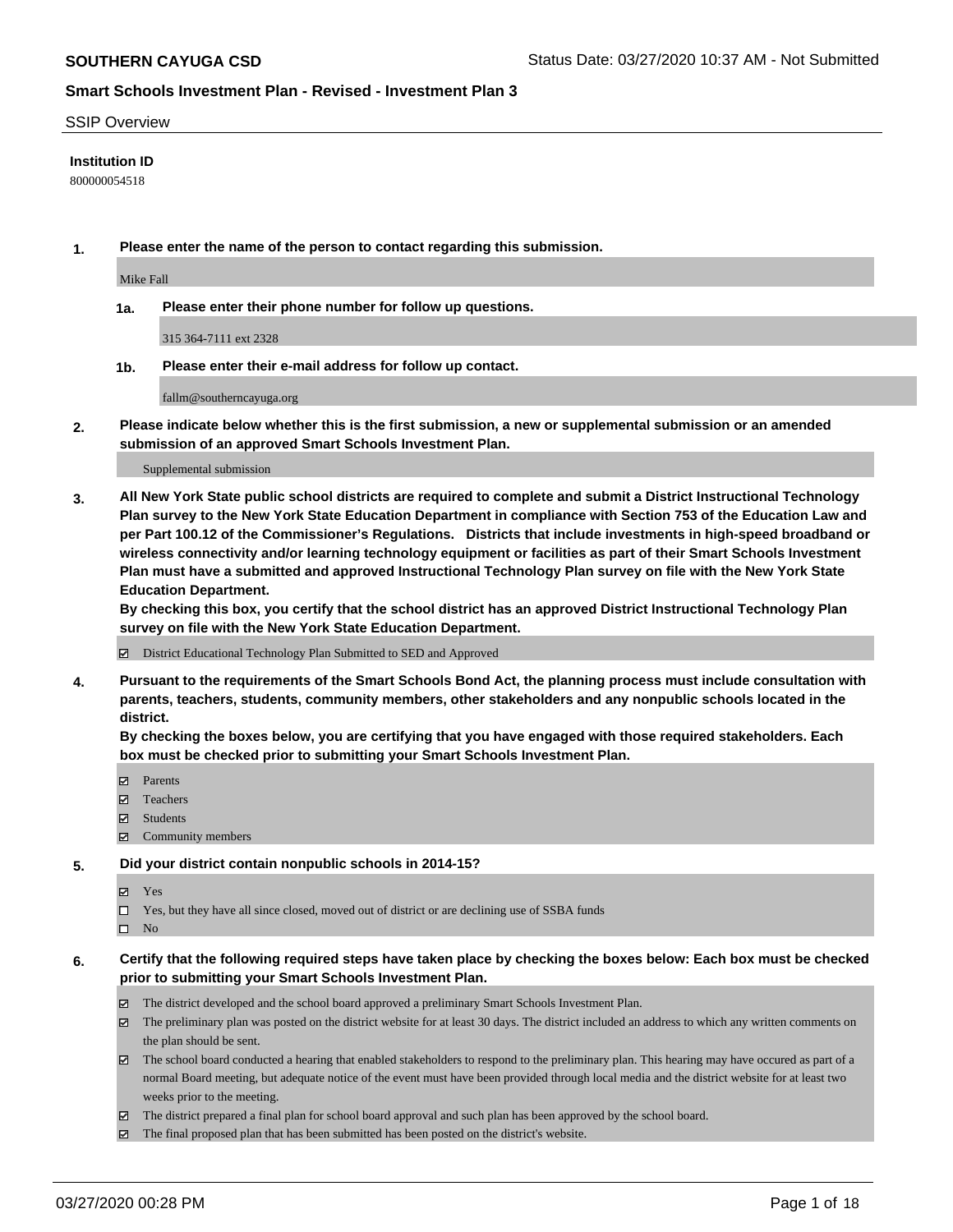SSIP Overview

**6a. Please upload the proposed Smart Schools Investment Plan (SSIP) that was posted on the district's website, along with any supporting materials. Note that this should be different than your recently submitted Educational Technology Survey. The Final SSIP, as approved by the School Board, should also be posted on the website and remain there during the course of the projects contained therein.**

SSBA Investment Plan 3.pdf

**6b. Enter the webpage address where the final Smart Schools Investment Plan is posted. The Plan should remain posted for the life of the included projects.**

http://www.southerncayuga.org/894

**7. Please enter an estimate of the total number of students and staff that will benefit from this Smart Schools Investment Plan based on the cumulative projects submitted to date.**

860

**8. An LEA/School District may partner with one or more other LEA/School Districts to form a consortium to pool Smart Schools Bond Act funds for a project that meets all other Smart School Bond Act requirements. Each school district participating in the consortium will need to file an approved Smart Schools Investment Plan for the project and submit a signed Memorandum of Understanding that sets forth the details of the consortium including the roles of each respective district.**

 $\Box$  The district plans to participate in a consortium to partner with other school district(s) to implement a Smart Schools project.

### **9. Please enter the name and 6-digit SED Code for each LEA/School District participating in the Consortium.**

| Partner LEA/District | <b>ISED BEDS Code</b> |
|----------------------|-----------------------|
| (No Response)        | (No Response)         |

### **10. Please upload a signed Memorandum of Understanding with all of the participating Consortium partners.**

(No Response)

**11. Your district's Smart Schools Bond Act Allocation is:**

\$795,165

### **12. Final 2014-15 BEDS Enrollment to calculate Nonpublic Sharing Requirement**

|            | Public Enrollment | Nonpublic Enrollment | Total Enrollment | Nonpublic Percentage |
|------------|-------------------|----------------------|------------------|----------------------|
| Enrollment | 638               | 20                   | 658.00           | 3.04                 |

**13. This table compares each category budget total, as entered in that category's page, to the total expenditures listed in the category's expenditure table. Any discrepancies between the two must be resolved before submission.**

|                                          | Sub-Allocations | <b>Expenditure Totals</b> | <b>Difference</b> |
|------------------------------------------|-----------------|---------------------------|-------------------|
| <b>School Connectivity</b>               | 0.00            | 0.00                      | 0.00              |
| Connectivity Projects for<br>Communities | 0.00            | 0.00                      | 0.00              |
| Classroom Technology                     | 105,200.00      | 105,200.00                | 0.00              |
| Pre-Kindergarten Classrooms              | 0.00            | 0.00                      | 0.00              |
| Replace Transportable<br>Classrooms      | 0.00            | 0.00                      | 0.00              |
| High-Tech Security Features              | 71,000.00       | 71,000.00                 | 0.00              |
| Nonpublic Loan                           | 0.00            | 0.00                      | 0.00              |
| Totals:                                  |                 |                           |                   |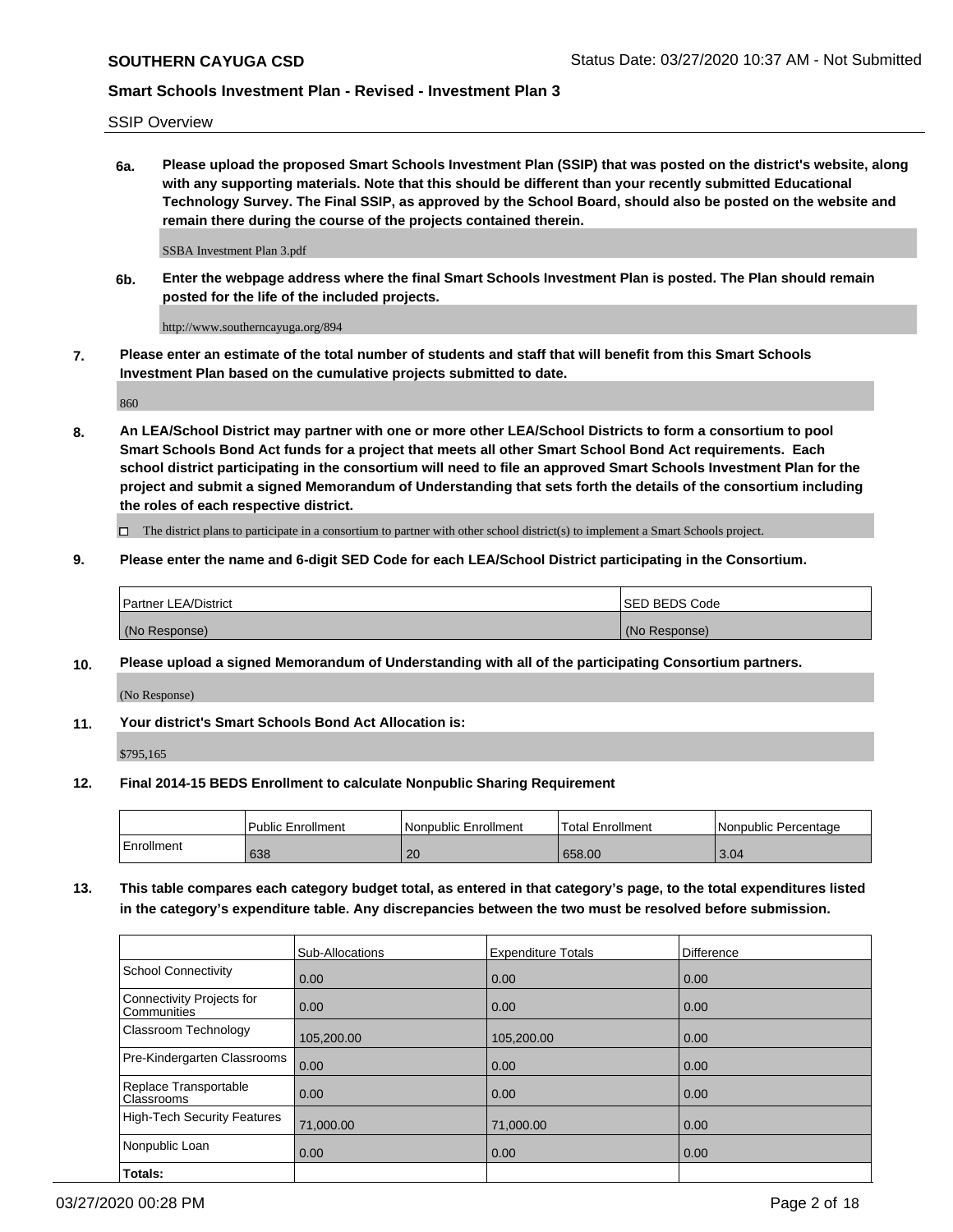SSIP Overview

| <b>Sub-Allocations</b> | Expenditure Totals | Difference |
|------------------------|--------------------|------------|
| 176,200                | 176,200            | 0          |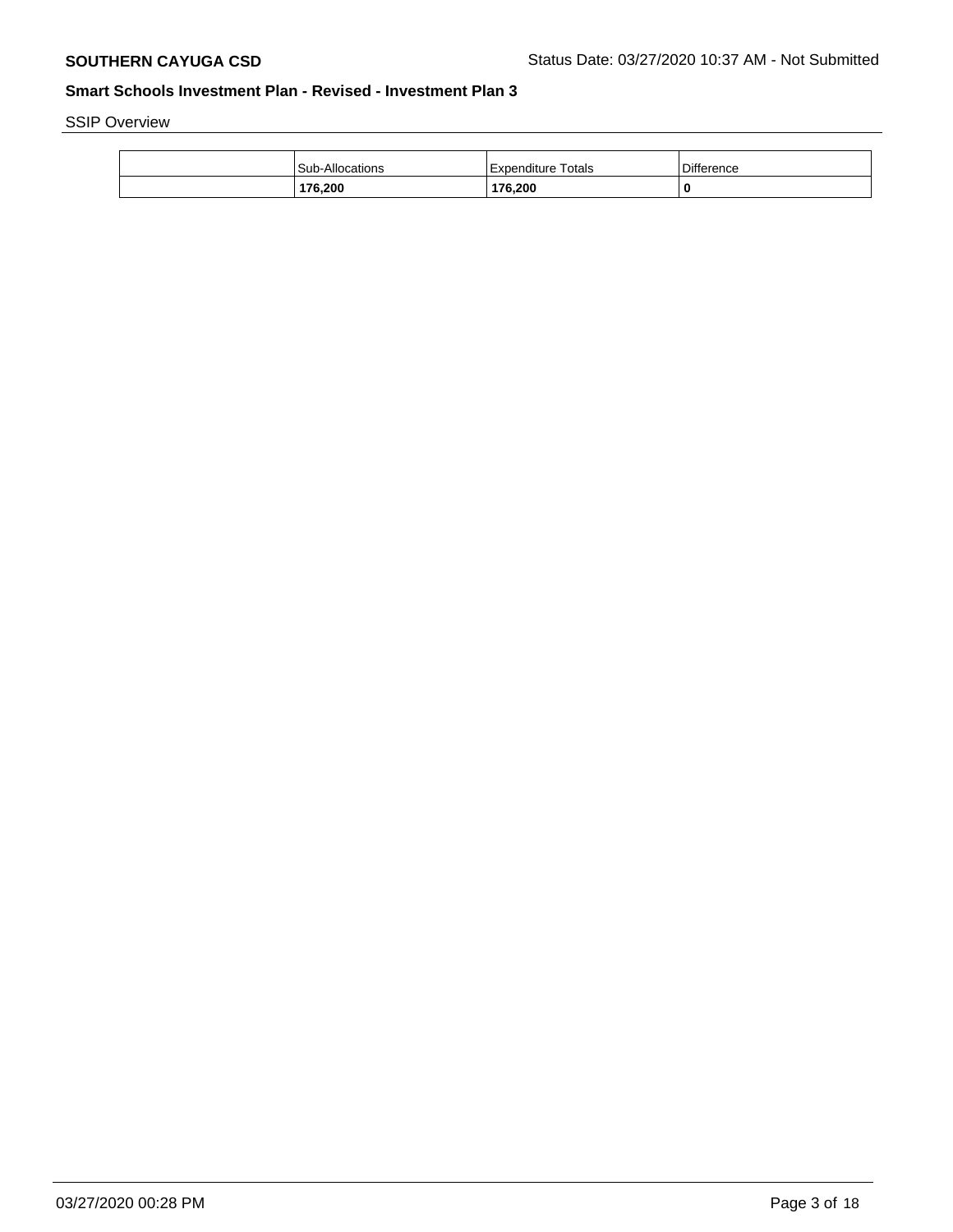School Connectivity

- **1. In order for students and faculty to receive the maximum benefit from the technology made available under the Smart Schools Bond Act, their school buildings must possess sufficient connectivity infrastructure to ensure that devices can be used during the school day. Smart Schools Investment Plans must demonstrate that:**
	- **• sufficient infrastructure that meets the Federal Communications Commission's 100 Mbps per 1,000 students standard currently exists in the buildings where new devices will be deployed, or**
	- **• is a planned use of a portion of Smart Schools Bond Act funds, or**
	- **• is under development through another funding source.**

**Smart Schools Bond Act funds used for technology infrastructure or classroom technology investments must increase the number of school buildings that meet or exceed the minimum speed standard of 100 Mbps per 1,000 students and staff within 12 months. This standard may be met on either a contracted 24/7 firm service or a "burstable" capability. If the standard is met under the burstable criteria, it must be:**

**1. Specifically codified in a service contract with a provider, and**

**2. Guaranteed to be available to all students and devices as needed, particularly during periods of high demand, such as computer-based testing (CBT) periods.**

**Please describe how your district already meets or is planning to meet this standard within 12 months of plan submission.**

SCCS currently has inbound capacity to meet and exceed the baseline standard set forth by the Federal Communications Commission. Improved wireless capacity will further extend the inbound bandwidth to each and every classroom.

- **1a. If a district believes that it will be impossible to meet this standard within 12 months, it may apply for a waiver of this requirement, as described on the Smart Schools website. The waiver must be filed and approved by SED prior to submitting this survey.**
	- $\Box$  By checking this box, you are certifying that the school district has an approved waiver of this requirement on file with the New York State Education Department.
- **2. Connectivity Speed Calculator (Required). If the district currently meets the required speed, enter "Currently Met" in the last box: Expected Date When Required Speed Will be Met.**

|                  | l Number of<br>Students | Reauired Speed<br>l in Mbps | Current Speed in Expected Speed<br><b>Mbps</b> | to be Attained | <b>Expected Date</b><br>When Required |
|------------------|-------------------------|-----------------------------|------------------------------------------------|----------------|---------------------------------------|
|                  |                         |                             |                                                |                | Within 12 Months  Speed Will be Met   |
| Calculated Speed | 730                     | 73.00                       | 100                                            | 100            | met                                   |

**3. Describe how you intend to use Smart Schools Bond Act funds for high-speed broadband and/or wireless connectivity projects in school buildings.**

Not allocating funds to school connectivity at this time.

**4. Describe the linkage between the district's District Instructional Technology Plan and how the proposed projects will improve teaching and learning. (There should be a link between your response to this question and your responses to Question 1 in Section IV - NYSED Initiatives Alignment: "Explain how the district use of instructional technology will serve as a part of a comprehensive and sustained effort to support rigorous academic standards attainment and performance improvement for students."** 

**Your answer should also align with your answers to the questions in Section II - Strategic Technology Planning and the associated Action Steps in Section III - Action Plan.)**

The benefits of 1:1 initiatives in the district have yielded immediate results. Inside the classroom, students are provided with a Chromebook laptop to carry out curriculum tasks disseminated by their instructor electronically. Oftentimes students are immediately engaged in that days objective with minimal instructor direction. The teacher is able to maximize his or her time developing lessons, challenges, and homework assignments available anytime/anywhere in the Google cloud.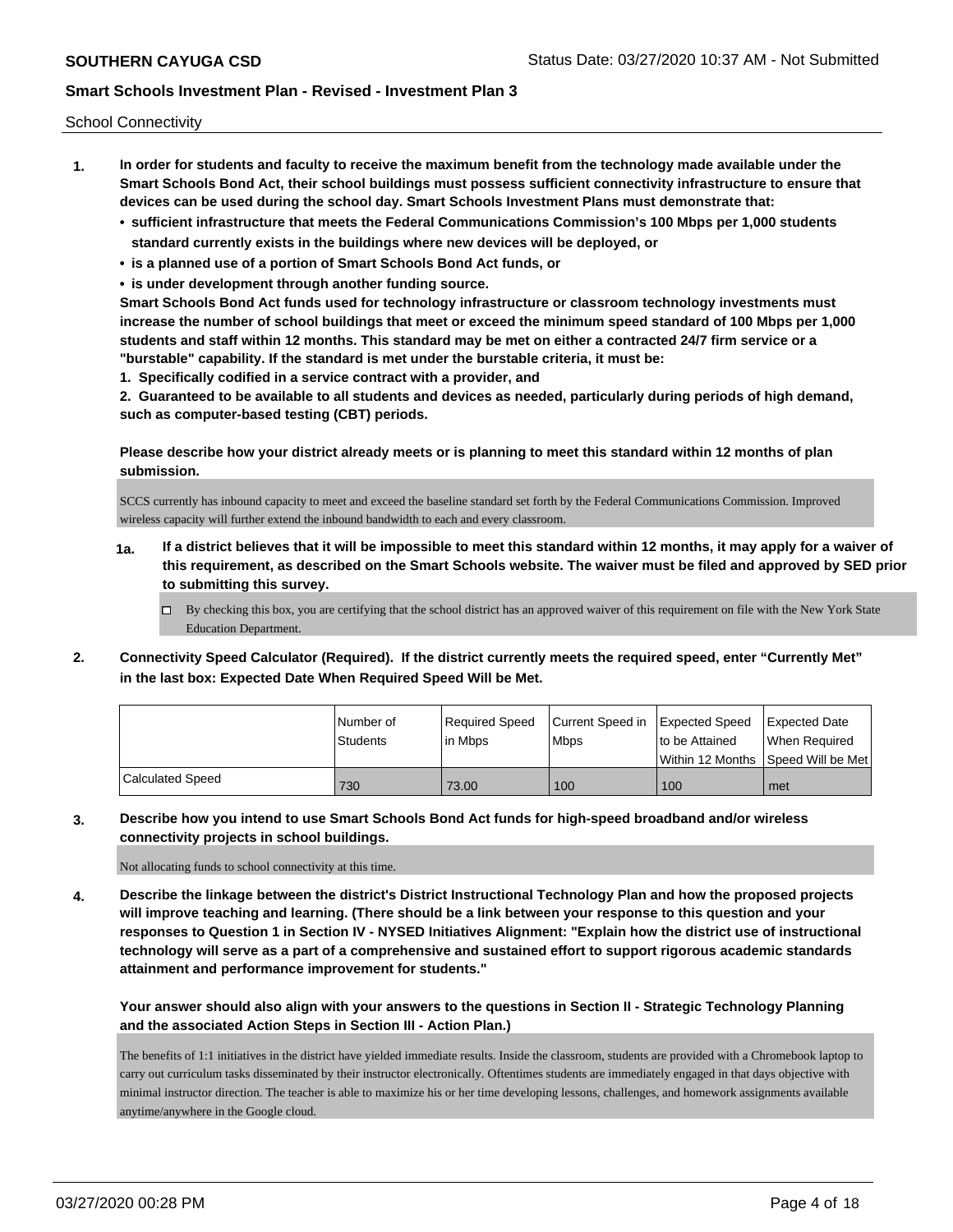School Connectivity

**5. If the district wishes to have students and staff access the Internet from wireless devices within the school building, or in close proximity to it, it must first ensure that it has a robust Wi-Fi network in place that has sufficient bandwidth to meet user demand.**

**Please describe how you have quantified this demand and how you plan to meet this demand.**

SCCS has aligned their wireless infrastructure with Meraki cloud controller services. The service includes the ability to extract coverage as well as throughput thresholds. The statistics are reviewed in their entirety or on an ad hoc basis, using a GPS based Access point locater with heat maps that provide a visible coverage radius.

**6. Smart Schools plans with any expenditures in the School Connectivity category require a project number from the Office of Facilities Planning. Districts must submit an SSBA LOI and receive project numbers prior to submitting the SSIP. As indicated on the LOI, some projects may be eligible for a streamlined review and will not require a building permit.**

**Please indicate on a separate row each project number given to you by the Office of Facilities Planning.**

| l Proiect Number  |  |
|-------------------|--|
| 050701040-007-BA1 |  |

**7. Certain high-tech security and connectivity infrastructure projects may be eligible for an expedited review process as determined by the Office of Facilities Planning.**

**Was your project deemed eligible for streamlined review?**

Yes

**7a. Districts that choose the Streamlined Review Process will be required to certify that they have reviewed all installations with their licensed architect or engineer of record and provide that person's name and license number. The licensed professional must review the products and proposed method of installation prior to implementation and review the work during and after completion in order to affirm that the work was codecompliant, if requested.**

I certify that I have reviewed all installations with a licensed architect or engineer of record.

**8. Include the name and license number of the architect or engineer of record.**

| Name           | License Number           |
|----------------|--------------------------|
| Jason Benedict | 21211<br>$V_{L}$ $V_{L}$ |

**9. Public Expenditures – Loanable (Counts toward the nonpublic loan calculation)**

| Select the allowable expenditure type.<br>Repeat to add another item under each type. | <b>PUBLIC</b> Items to be<br>l Purchased | Quantity           | Cost Per Item    | <b>Total Cost</b> |
|---------------------------------------------------------------------------------------|------------------------------------------|--------------------|------------------|-------------------|
| (No Response)                                                                         | (No Response)                            | (No<br>l Response) | (No<br>Response) | 0.00              |
|                                                                                       |                                          | U                  | 0.00             |                   |

**10. Public Expenditures – Non-Loanable (Does not count toward nonpublic loan calculation)**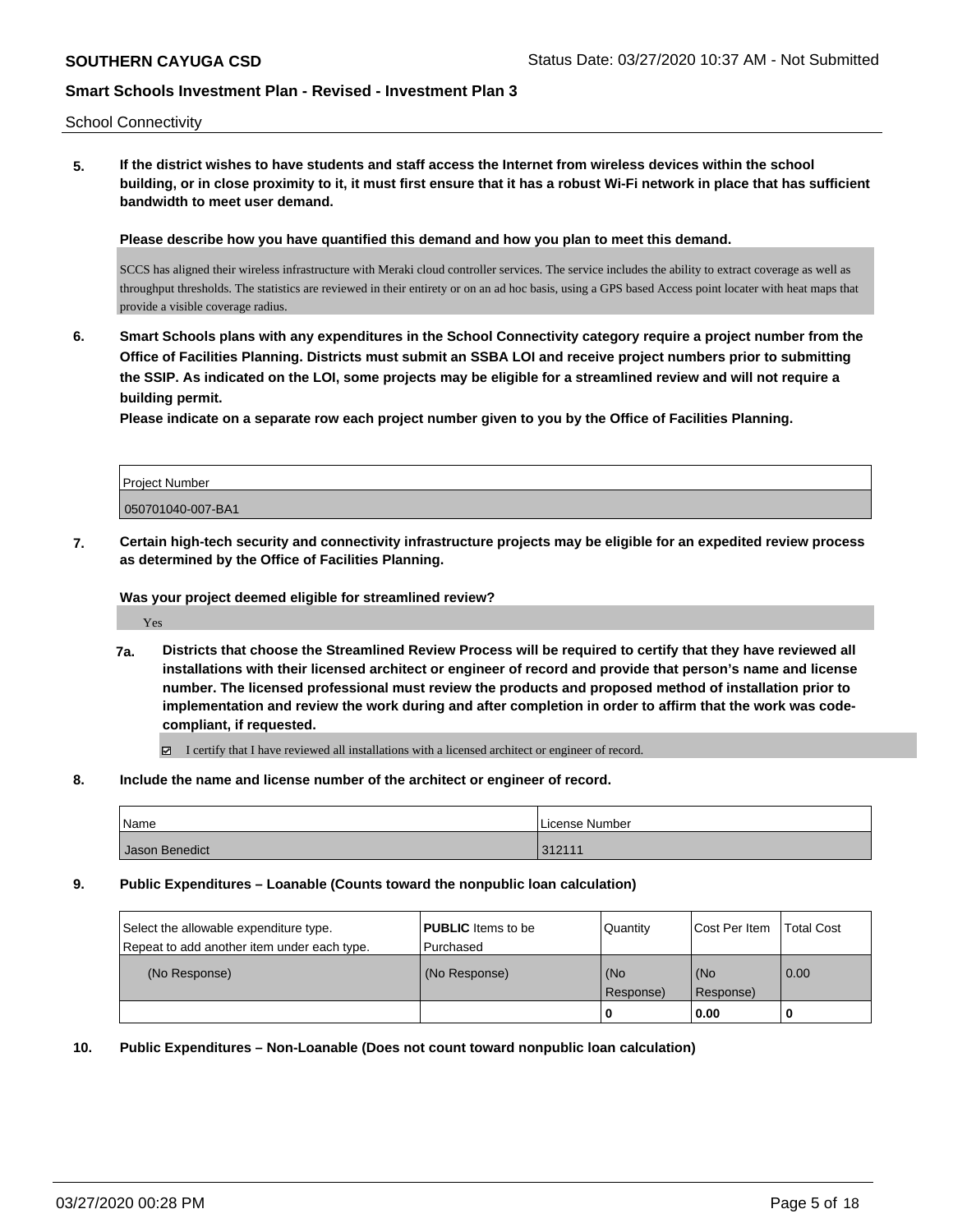School Connectivity

| Select the allowable expenditure<br>type.      | <b>PUBLIC</b> Items to be purchased | Quantity      | Cost per Item | <b>Total Cost</b> |
|------------------------------------------------|-------------------------------------|---------------|---------------|-------------------|
| Repeat to add another item under<br>each type. |                                     |               |               |                   |
| (No Response)                                  | (No Response)                       | (No Response) | (No Response) | 0.00              |
|                                                |                                     | 0             | 0.00          |                   |

### **11. Final 2014-15 BEDS Enrollment to calculate Nonpublic Sharing Requirement (no changes allowed.)**

|            | Public Enrollment | Nonpublic Enrollment | Total Enrollment | I Nonpublic Percentage |
|------------|-------------------|----------------------|------------------|------------------------|
| Enrollment | 638               | 20                   | 658.00           | 3.04                   |

### **12. Total Public Budget - Loanable (Counts toward the nonpublic loan calculation)**

|                                               | Public Allocations | <b>Estimated Nonpublic Loan</b><br>Amount | <b>Estimated Total Sub-Allocations</b> |
|-----------------------------------------------|--------------------|-------------------------------------------|----------------------------------------|
| Network/Access Costs                          | 0.00               | 0.00                                      | 0.00                                   |
| School Internal Connections and<br>Components | 0.00               | 0.00                                      | 0.00                                   |
| Other                                         | 0.00               | 0.00                                      | 0.00                                   |
| Totals:                                       | 0.00               |                                           |                                        |

## **13. Total Public Budget – Non-Loanable (Does not count toward the nonpublic loan calculation)**

|                                            | Sub-       |
|--------------------------------------------|------------|
|                                            | Allocation |
| Network/Access Costs                       | 0.00       |
| <b>Outside Plant Costs</b>                 | 0.00       |
| School Internal Connections and Components | 0.00       |
| <b>Professional Services</b>               | 0.00       |
| Testing                                    | 0.00       |
| Other Upfront Costs                        | 0.00       |
| <b>Other Costs</b>                         | 0.00       |
| Totals:                                    | 0.00       |

## **14. School Connectivity Totals**

|                          | Total Sub-Allocations |
|--------------------------|-----------------------|
| Total Loanable Items     | 0.00                  |
| Total Non-Ioanable Items | 0.00                  |
| Totals:                  | O                     |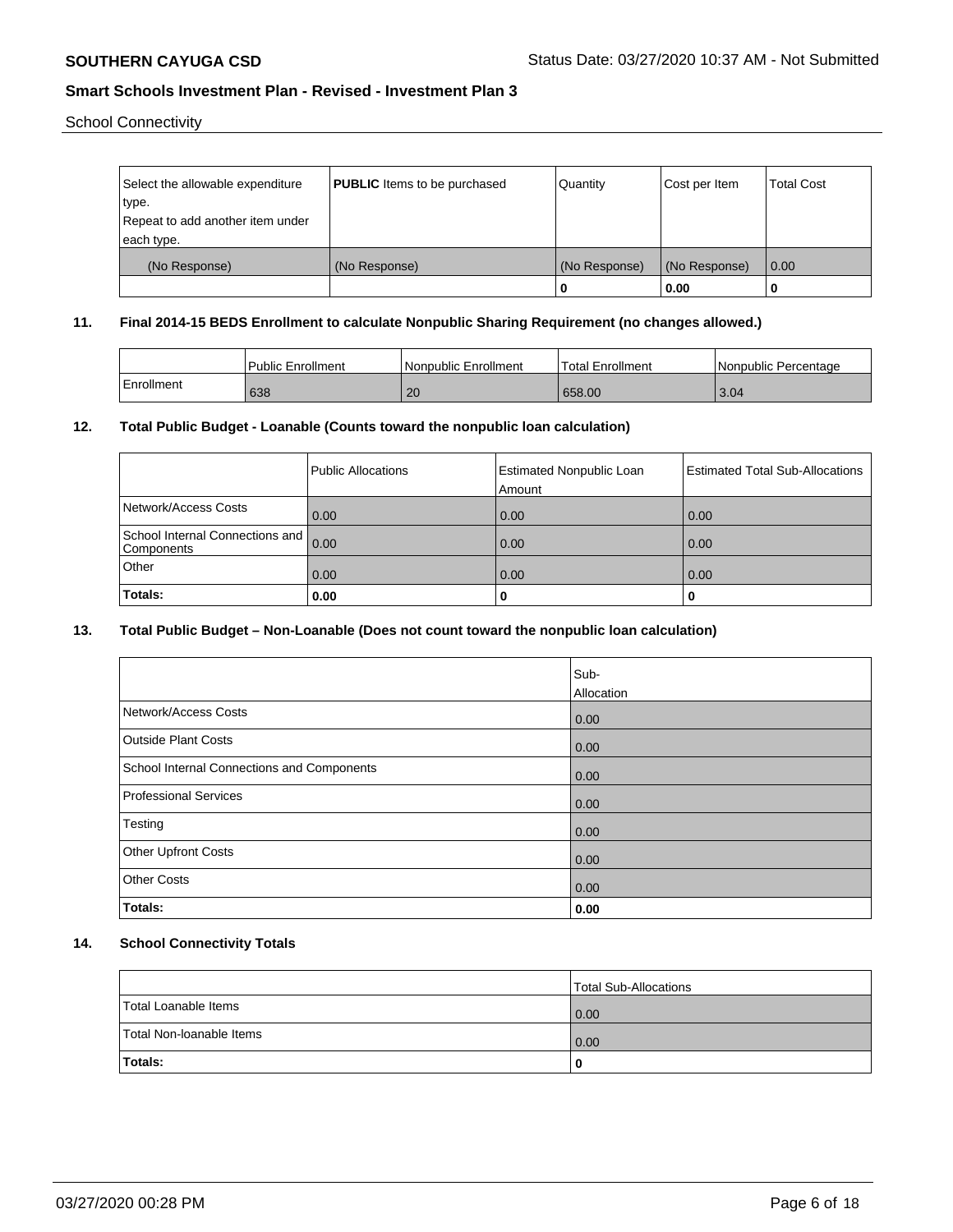Community Connectivity (Broadband and Wireless)

**1. Describe how you intend to use Smart Schools Bond Act funds for high-speed broadband and/or wireless connectivity projects in the community.**

(No Response)

**2. Please describe how the proposed project(s) will promote student achievement and increase student and/or staff access to the Internet in a manner that enhances student learning and/or instruction outside of the school day and/or school building.**

(No Response)

**3. Community connectivity projects must comply with all the necessary local building codes and regulations (building and related permits are not required prior to plan submission).**

 $\Box$  I certify that we will comply with all the necessary local building codes and regulations.

**4. Please describe the physical location of the proposed investment.**

(No Response)

**5. Please provide the initial list of partners participating in the Community Connectivity Broadband Project, along with their Federal Tax Identification (Employer Identification) number.**

| <b>Project Partners</b> | l Federal ID # |
|-------------------------|----------------|
| (No Response)           | (No Response)  |

**6. Please detail the type, quantity, per unit cost and total cost of the eligible items under each sub-category.**

| Select the allowable expenditure | Item to be purchased | Quantity      | Cost per Item | <b>Total Cost</b> |
|----------------------------------|----------------------|---------------|---------------|-------------------|
| type.                            |                      |               |               |                   |
| Repeat to add another item under |                      |               |               |                   |
| each type.                       |                      |               |               |                   |
| (No Response)                    | (No Response)        | (No Response) | (No Response) | 0.00              |
|                                  |                      | o             | 0.00          |                   |

**7. If you are submitting an allocation for Community Connectivity, complete this table.**

**Note that the calculated Total at the bottom of the table must equal the Total allocation for this category that you entered in the SSIP Overview overall budget.**

|                                    | Sub-Allocation |
|------------------------------------|----------------|
| Network/Access Costs               | (No Response)  |
| Outside Plant Costs                | (No Response)  |
| <b>Tower Costs</b>                 | (No Response)  |
| <b>Customer Premises Equipment</b> | (No Response)  |
| <b>Professional Services</b>       | (No Response)  |
| Testing                            | (No Response)  |
| <b>Other Upfront Costs</b>         | (No Response)  |
| <b>Other Costs</b>                 | (No Response)  |
| Totals:                            | 0.00           |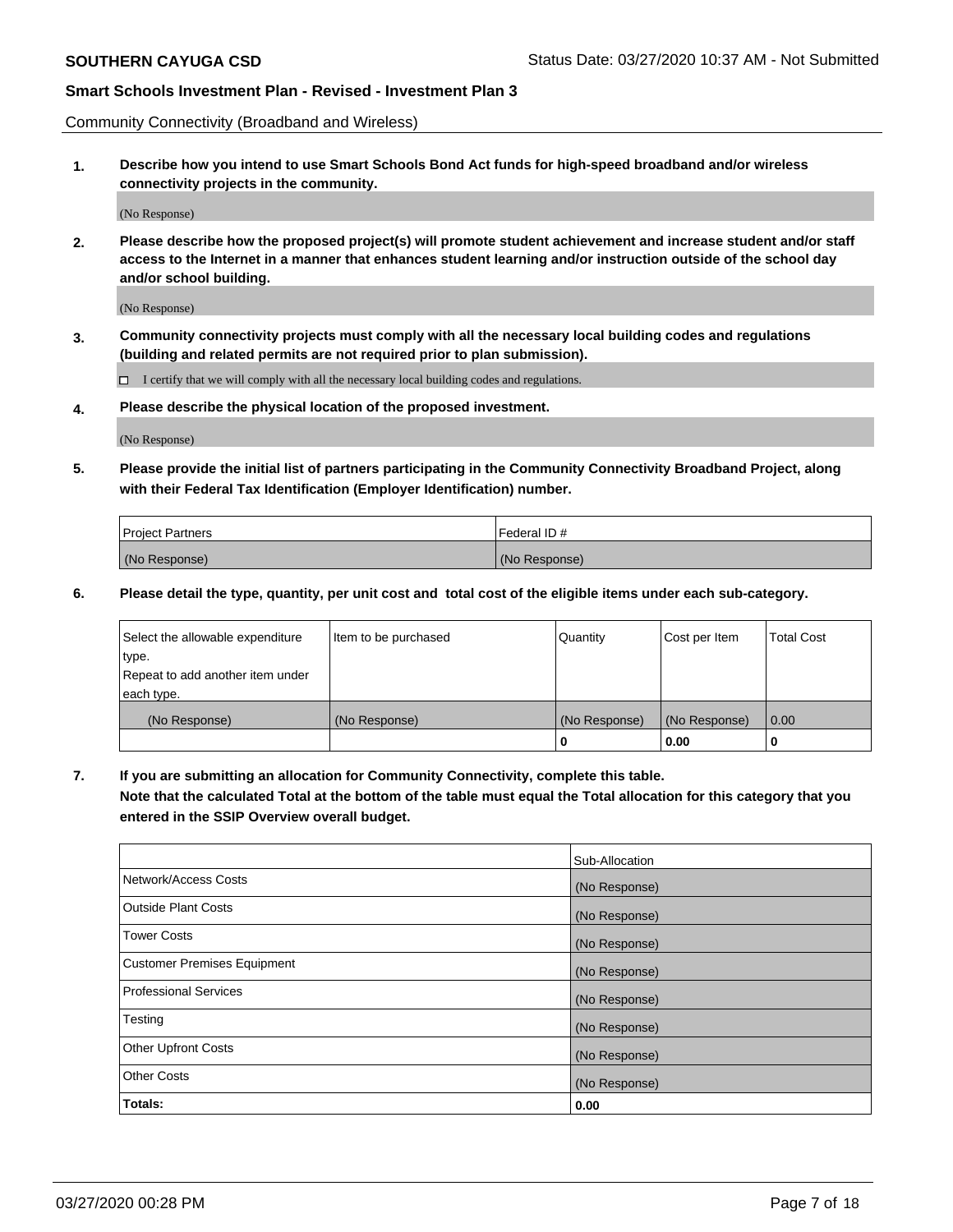### Classroom Learning Technology

**1. In order for students and faculty to receive the maximum benefit from the technology made available under the Smart Schools Bond Act, their school buildings must possess sufficient connectivity infrastructure to ensure that devices can be used during the school day. Smart Schools Investment Plans must demonstrate that sufficient infrastructure that meets the Federal Communications Commission's 100 Mbps per 1,000 students standard currently exists in the buildings where new devices will be deployed, or is a planned use of a portion of Smart Schools Bond Act funds, or is under development through another funding source. Smart Schools Bond Act funds used for technology infrastructure or classroom technology investments must increase the number of school buildings that meet or exceed the minimum speed standard of 100 Mbps per 1,000 students and staff within 12 months. This standard may be met on either a contracted 24/7 firm service or a "burstable" capability. If the standard is met under the burstable criteria, it must be:**

**1. Specifically codified in a service contract with a provider, and**

**2. Guaranteed to be available to all students and devices as needed, particularly during periods of high demand, such as computer-based testing (CBT) periods.**

**Please describe how your district already meets or is planning to meet this standard within 12 months of plan submission.**

SCCS currently subscribes to 100Mbps thereby exceeding the baseline Federal Communications Commission standards by 50Mbps. No waiver needed.

- **1a. If a district believes that it will be impossible to meet this standard within 12 months, it may apply for a waiver of this requirement, as described on the Smart Schools website. The waiver must be filed and approved by SED prior to submitting this survey.**
	- By checking this box, you are certifying that the school district has an approved waiver of this requirement on file with the New York State Education Department.
- **2. Connectivity Speed Calculator (Required). If the district currently meets the required speed, enter "Currently Met" in the last box: Expected Date When Required Speed Will be Met.**

|                  | INumber of<br><b>Students</b> | Required Speed<br>l in Mbps | Current Speed in Expected Speed<br>l Mbps | Ito be Attained | Expected Date<br>When Required<br>Within 12 Months Speed Will be Met |
|------------------|-------------------------------|-----------------------------|-------------------------------------------|-----------------|----------------------------------------------------------------------|
| Calculated Speed | 730                           | 73.00                       | 100                                       | 100             | met                                                                  |

**3. If the district wishes to have students and staff access the Internet from wireless devices within the school building, or in close proximity to it, it must first ensure that it has a robust Wi-Fi network in place that has sufficient bandwidth to meet user demand.**

**Please describe how you have quantified this demand and how you plan to meet this demand.**

SCCS has aligned their wireless infrastructure with Meraki cloud-based controller services. The service includes the ability to extract data to determine coverage as well as throughput thresholds. Performance monitoring is provided using a GPS based Access point locater with heat maps that provide a visible coverage radius. Real-time statistical reporting is available by access point or the wireless network as a whole. Additionally, District IT personnel work with Meraki engineers, on an ongoing basis, to ensure maximum coverage and capacity remain optimal.

**4. All New York State public school districts are required to complete and submit an Instructional Technology Plan survey to the New York State Education Department in compliance with Section 753 of the Education Law and per Part 100.12 of the Commissioner's Regulations.**

**Districts that include educational technology purchases as part of their Smart Schools Investment Plan must have a submitted and approved Instructional Technology Plan survey on file with the New York State Education Department.**

By checking this box, you are certifying that the school district has an approved Instructional Technology Plan survey on file with the New York State Education Department.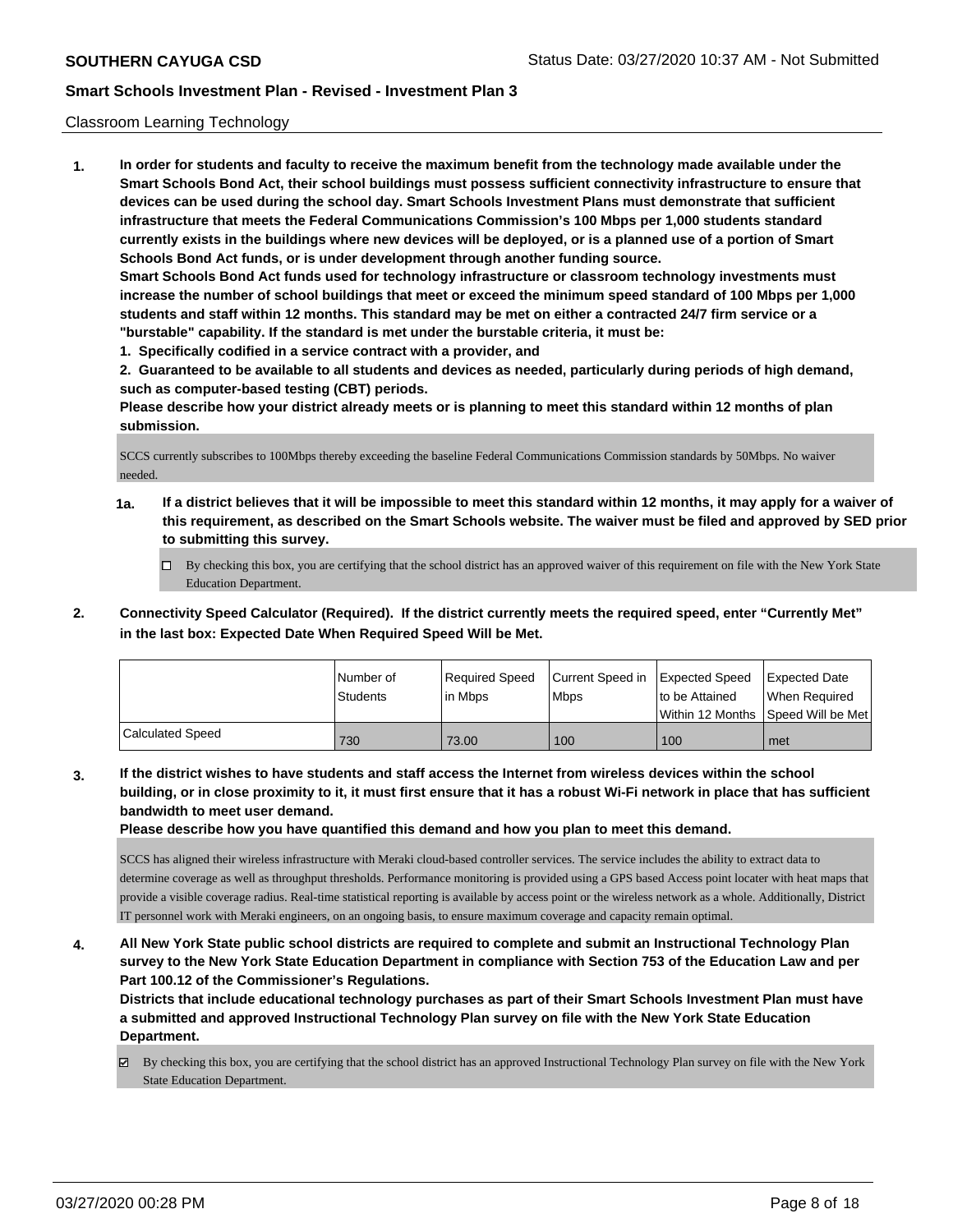### Classroom Learning Technology

**5. Describe the devices you intend to purchase and their compatibility with existing or planned platforms or systems. Specifically address the adequacy of each facility's electrical, HVAC and other infrastructure necessary to install and support the operation of the planned technology.**

SCCS is proposing the purchase of Interactive projectors (aka Interactive whiteboards) as part of a projector replacement project that is currently underway. The proposed projectors are the same projectors used today as part of the SCCS technology refresh plan.

Google for Education infrastructure has been operational since the beginning of school year 2015-16. The purchase of replacement Chromebooks will immediately integrate with existing Google Suite (G Suite) platform initiatives.

#### **SCCS Clarification**

 The Southern Cayuga Central School District has taken proactive steps to bolster the available power within the District power grid. Increased capacity for load has been achieved through internal lighting upgrades as well as the addition of renewable energy sources. More specifically District lighting has been replaced with energy efficient LED lighting. Solar panels have been installed that produce ~8.5 Kilowatts of power during peak generation that is fed directly to the District power grid. The lighting upgrades alone more than cover the necessary power to accommodate additional chromebooks in every classroom.

The chromebooks are HP Chromebook G5's with 4GB of DDR3L-1600 SDRAM and 16GB of onboard eMMC2 storage or newer G6 model when available.

All other devices are accessories for charging both the chromebooks and iPads. The Epson 695Wi is the Brightlink series that offers interaction with four touchpoints, projects video, works with Apple TV, and supports WiDi connections from Teacher laptops.

#### **6. Describe how the proposed technology purchases will:**

- **> enhance differentiated instruction;**
- **> expand student learning inside and outside the classroom;**
- **> benefit students with disabilities and English language learners; and**
- **> contribute to the reduction of other learning gaps that have been identified within the district.**

**The expectation is that districts will place a priority on addressing the needs of students who struggle to succeed in a rigorous curriculum. Responses in this section should specifically address this concern and align with the district's Instructional Technology Plan (in particular Question 2 of E. Curriculum and Instruction: "Does the district's instructional technology plan address the needs of students with disabilities to ensure equitable access to instruction, materials and assessments?" and Question 3 of the same section: "Does the district's instructional technology plan address the provision of assistive technology specifically for students with disabilities to ensure access to and participation in the general curriculum?")**

**In addition, describe how the district ensures equitable access to instruction, materials and assessments and participation in the general curriculum for both SWD and English Language Learners/Multilingual Learners (ELL/MLL) students.**

Chromebooks have a number of accessibility features built in to the Chrome OS to benefit students with disabilities and ENL students. These tools allow for a number of tactile options as well as auditory enhancements (text to speech, text read, text translation, text magnifier) to accommodate students with disabilities and those that are English language learners.

A Chromebook environment, coupled with an interactive surface, allows teachers to monitor the group as a whole when required while allowing individual groups to fulfill curriculum directives on their own. This approach promotes independent and group learning simultaneously. The benefits of 1:1 initiatives in the district have yielded immediate results. Inside the classroom, students are provided with a Chromebook laptop to carry out curriculum tasks disseminated by their instructor electronically. Oftentimes students are immediately engaged in that days objective with minimal instructor direction. The teacher is able to maximize his or her time developing lessons, challenges, and homework assignments available anytime/anywhere in the Google cloud.

In the second phase of the district, 1:1 initiative students will be allowed to bring a Chromebook home to continue their studies and homework assignments. Chromebooks contain onboard storage that allows students to reach their objectives in the absence of broadband connectivity. District technical personnel are currently evaluating the ability to utilize Bluetooth microphones, along with Google translate, to provide language learners with real-time language conversion as the teacher is speaking.

By leveraging, a number of monitoring tools that work in conjunction with Google for Education the teacher has the ability to access any number of live dashboard streams that provide information related to activities for any individual student. As the teacher moves through a daily learning plan, they are provided with statistics to determine which students, if any, are struggling with a particular concept. This information is gathered through group monitoring tools along with snapshot quizzes to ensure all students have an understanding of the topic at hand. These tools also allow for anonymous communication between student and teacher providing a conduit to ask questions otherwise unspoken.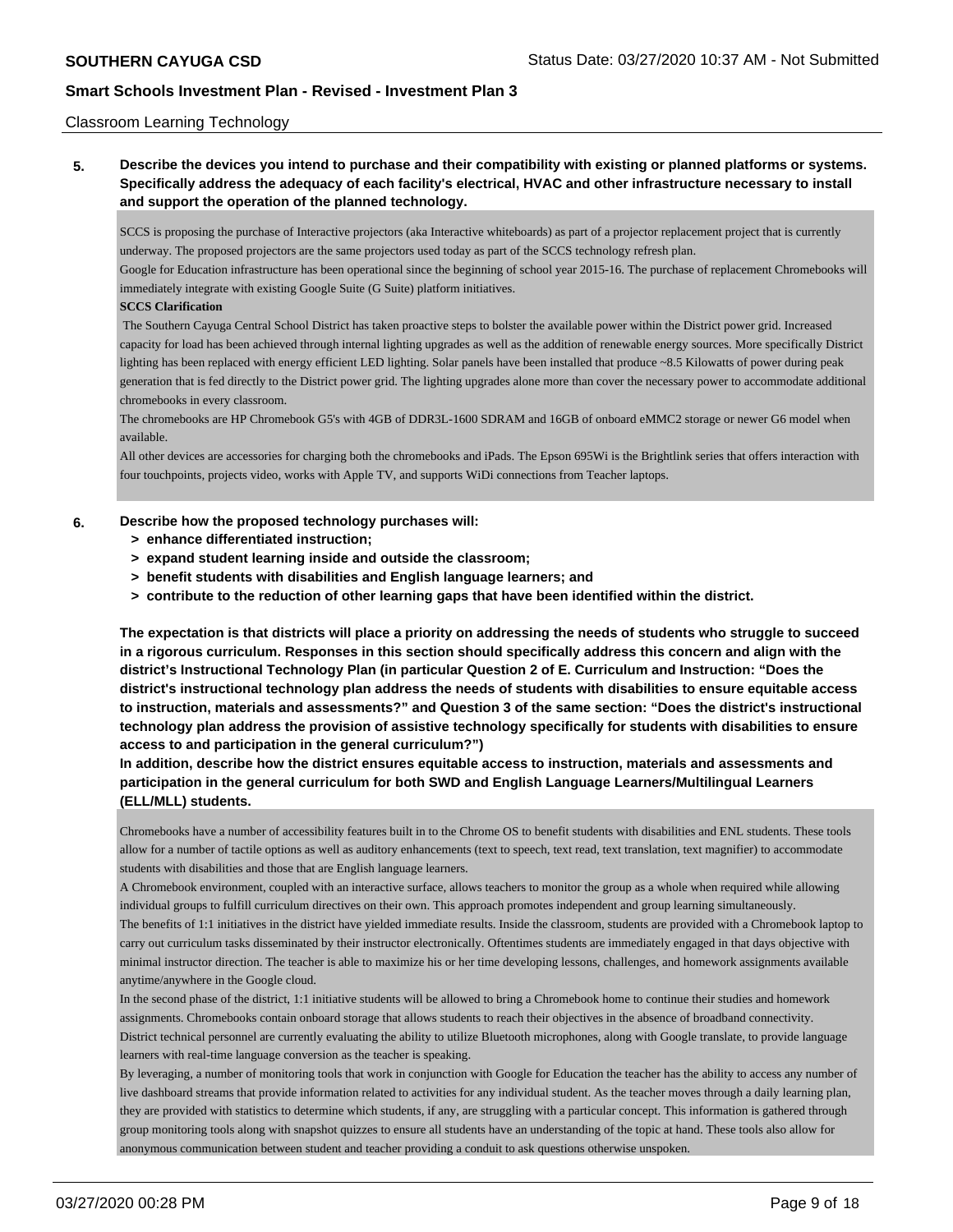#### Classroom Learning Technology

## **7. Where appropriate, describe how the proposed technology purchases will enhance ongoing communication with parents and other stakeholders and help the district facilitate technology-based regional partnerships, including distance learning and other efforts.**

The technology roadmap for SCCS leverages technology that facilitates an all-inclusive environment that includes anyone with a vested interest. Teachers, students, parents, administrators, and other district stakeholders benefit from digitized content previously distributed manually. While the foundation for this technology is currently in place, this phase of the Smart Schools Investment Plan provides access to a greater number of students and classrooms. Parents have a pathway to gain access to their students lessons on the very day that lesson is delivered. Teachers have the ability to communicate with parents through classroom technology via e-mail as well as a number of parent portals. SCCS has transitioned away from legacy student management systems in favor of feature-rich portals provided by SchoolTool. Additionally, parents are provided access to their students Google classroom account to review homework and review teacher comments where applicable. (Applies to Teachers using Google Classroom or equivalent)

Interactive projection systems proposed in the Instructional Technology Plan have the inherent ability to record a class, provide distance learning, and multicast to multiple classrooms or the entire school. The technology lends itself to regional district partnerships providing aggregate resources to streamline the delivery of education to any or all instructional spaces.

### **8. Describe the district's plan to provide professional development to ensure that administrators, teachers and staff can employ the technology purchased to enhance instruction successfully.**

**Note: This response should be aligned and expanded upon in accordance with your district's response to Question 1 of F. Professional Development of your Instructional Technology Plan: "Please provide a summary of professional development offered to teachers and staff, for the time period covered by this plan, to support technology to enhance teaching and learning. Please include topics, audience and method of delivery within your summary."**

SCCS recognizes the importance of Professional Development. Furthermore, the implementation of technology must go hand in hand with Professional Development. With that, SCCS has redirected a full-time resource to assist teachers and students K-12 with technology integration. This technology integrator is tasked with a number of roles with a primary focus on the available technology in the classroom. The district will provide the following delivery model based on the direction of technology and the path the district has adopted in conjunction with the district s technology roadmap.

- 1. Classroom specific technology workshops presented by the technology integrator (Or other technical resources) during conference days, faculty meetings, afterschool, and summer.
- 2. Customized In Classroom training to streamline the use of technology with a close tie to curriculum objectives (Offered to K-12 faculty throughout the year) (Targeted scheduling for K-12 staff)
- 3. Online vendor training videos related to corresponding technology present in the classroom. (Available at all times to K-12 faculty)
- 4. Training in the form of in-house created videos for specific topics available through a teacher portal(Used to train or as an ad-hoc reteach)

Specific training initiatives in conjunction with technology implementation. Available training, based on todays technology, includes the following:

- 1. Google Classroom
- 2. Google Drive
- 3. Google Docs, Sheets, and Slides
- 4. Chromebook classroom management
- 5. Robotics and STEM related training
- 6. Epson 695wi connectivity training for WiDi, Lan, HDMI, VGA, and Apple TV where applicable
- 7. Epson 695wi interactive features and broadcasting options
- 8. iPad training where needed
- **9. Districts must contact one of the SUNY/CUNY teacher preparation programs listed on the document on the left side of the page that supplies the largest number of the district's new teachers to request advice on innovative uses and best practices at the intersection of pedagogy and educational technology.**
	- $\boxtimes$  By checking this box, you certify that you have contacted the SUNY/CUNY teacher preparation program that supplies the largest number of your new teachers to request advice on these issues.

#### **9a. Please enter the name of the SUNY or CUNY Institution that you contacted.**

SUNY Cortland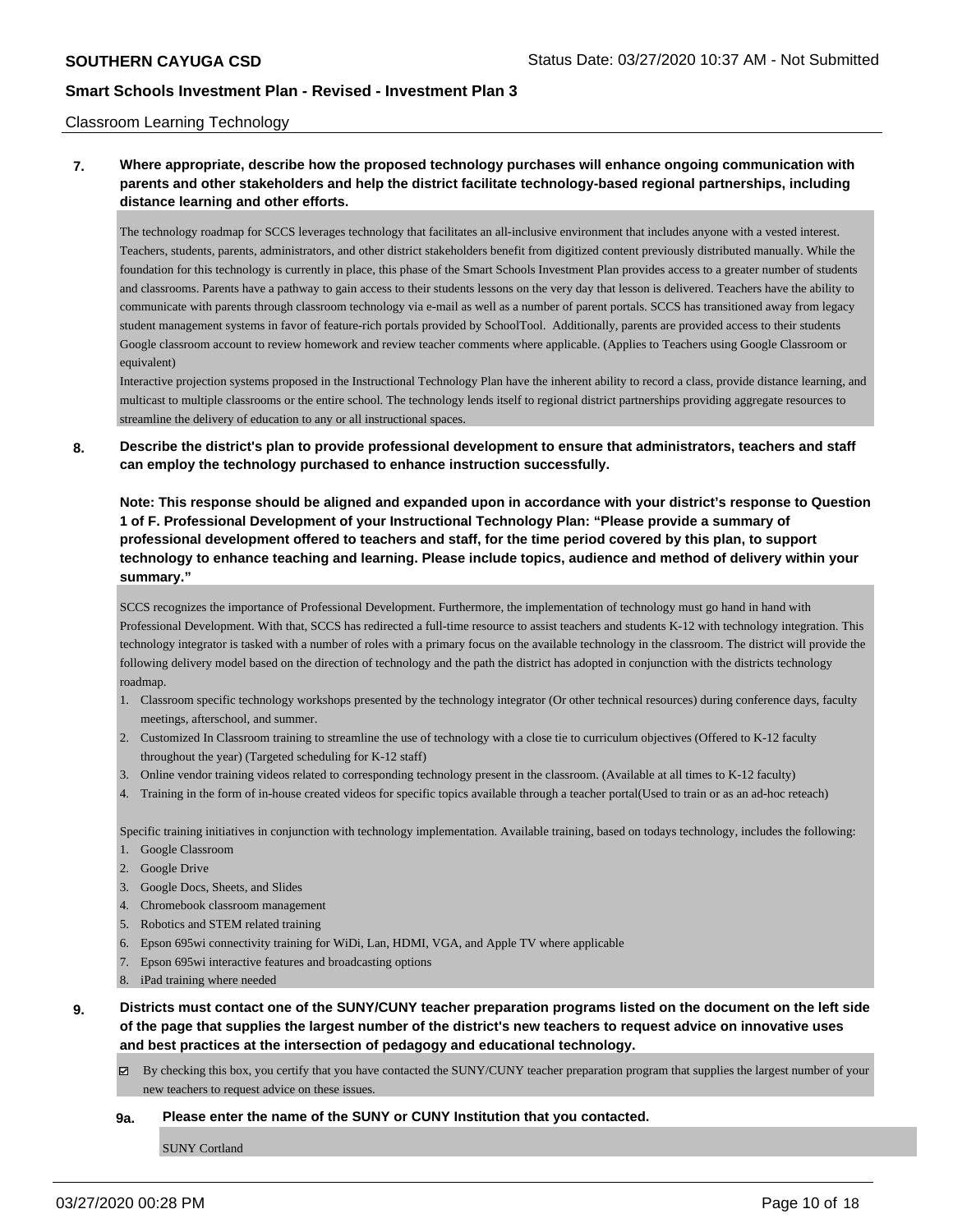Classroom Learning Technology

**9b. Enter the primary Institution phone number.**

607 753-5449

**9c. Enter the name of the contact person with whom you consulted and/or will be collaborating with on innovative uses of technology and best practices.**

Chris Widdall

**10. To ensure the sustainability of technology purchases made with Smart Schools funds, districts must demonstrate a long-term plan to maintain and replace technology purchases supported by Smart Schools Bond Act funds. This sustainability plan shall demonstrate a district's capacity to support recurring costs of use that are ineligible for Smart Schools Bond Act funding such as device maintenance, technical support, Internet and wireless fees, maintenance of hotspots, staff professional development, building maintenance and the replacement of incidental items. Further, such a sustainability plan shall include a long-term plan for the replacement of purchased devices and equipment at the end of their useful life with other funding sources.**

By checking this box, you certify that the district has a sustainability plan as described above.

**11. Districts must ensure that devices purchased with Smart Schools Bond funds will be distributed, prepared for use, maintained and supported appropriately. Districts must maintain detailed device inventories in accordance with generally accepted accounting principles.**

By checking this box, you certify that the district has a distribution and inventory management plan and system in place.

**12. Please detail the type, quantity, per unit cost and total cost of the eligible items under each sub-category.**

| Select the allowable expenditure | Iltem to be Purchased | Quantity | Cost per Item | <b>Total Cost</b> |
|----------------------------------|-----------------------|----------|---------------|-------------------|
| type.                            |                       |          |               |                   |
| Repeat to add another item under |                       |          |               |                   |
| each type.                       |                       |          |               |                   |
| <b>Other Costs</b>               | Epson 695wi           | 5        | 2,290.00      | 11,450.00         |
| <b>Other Costs</b>               | <b>Headphones</b>     | 150      | 25.00         | 3,750.00          |
| <b>Laptop Computers</b>          | Chromebooks           | 225      | 400.00        | 90,000.00         |
|                                  |                       | 380      | 2,715.00      | 105,200           |

### **13. Final 2014-15 BEDS Enrollment to calculate Nonpublic Sharing Requirement (no changes allowed.)**

|            | Public Enrollment | Nonpublic Enrollment | <b>Total Enrollment</b> | Nonpublic<br>l Percentage |
|------------|-------------------|----------------------|-------------------------|---------------------------|
| Enrollment | 638               | 20                   | 658.00                  | 3.04                      |

### **14. If you are submitting an allocation for Classroom Learning Technology complete this table.**

|                          | Public School Sub-Allocation | <b>Estimated Nonpublic Loan</b><br>Amount<br>(Based on Percentage Above) | <b>Estimated Total Public and</b><br>Nonpublic Sub-Allocation |
|--------------------------|------------------------------|--------------------------------------------------------------------------|---------------------------------------------------------------|
| Interactive Whiteboards  | (No Response)                | 0.00                                                                     | 0.00                                                          |
| <b>Computer Servers</b>  | (No Response)                | 0.00                                                                     | 0.00                                                          |
| <b>Desktop Computers</b> | (No Response)                | 0.00                                                                     | 0.00                                                          |
| <b>Laptop Computers</b>  | 90,000.00                    | 0.00                                                                     | 90,000.00                                                     |
| <b>Tablet Computers</b>  | (No Response)                | 0.00                                                                     | 0.00                                                          |
| <b>Other Costs</b>       | 15,200.00                    | 0.00                                                                     | 15.200.00                                                     |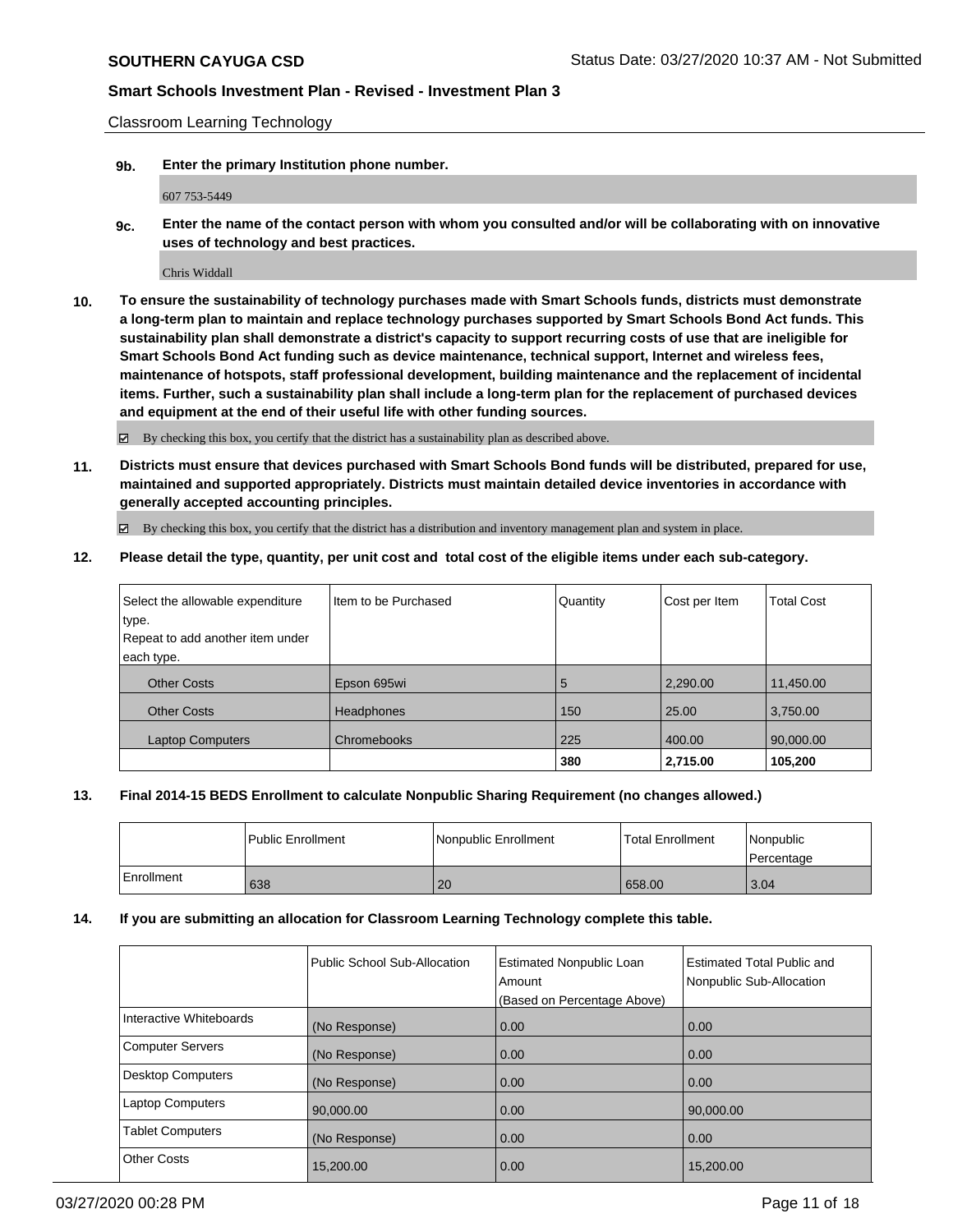Classroom Learning Technology

|         | Public School Sub-Allocation | <b>Estimated Nonpublic Loan</b><br>l Amount<br>(Based on Percentage Above) | Estimated Total Public and<br>Nonpublic Sub-Allocation |
|---------|------------------------------|----------------------------------------------------------------------------|--------------------------------------------------------|
| Totals: | 105.200.00                   | C                                                                          | 105.200                                                |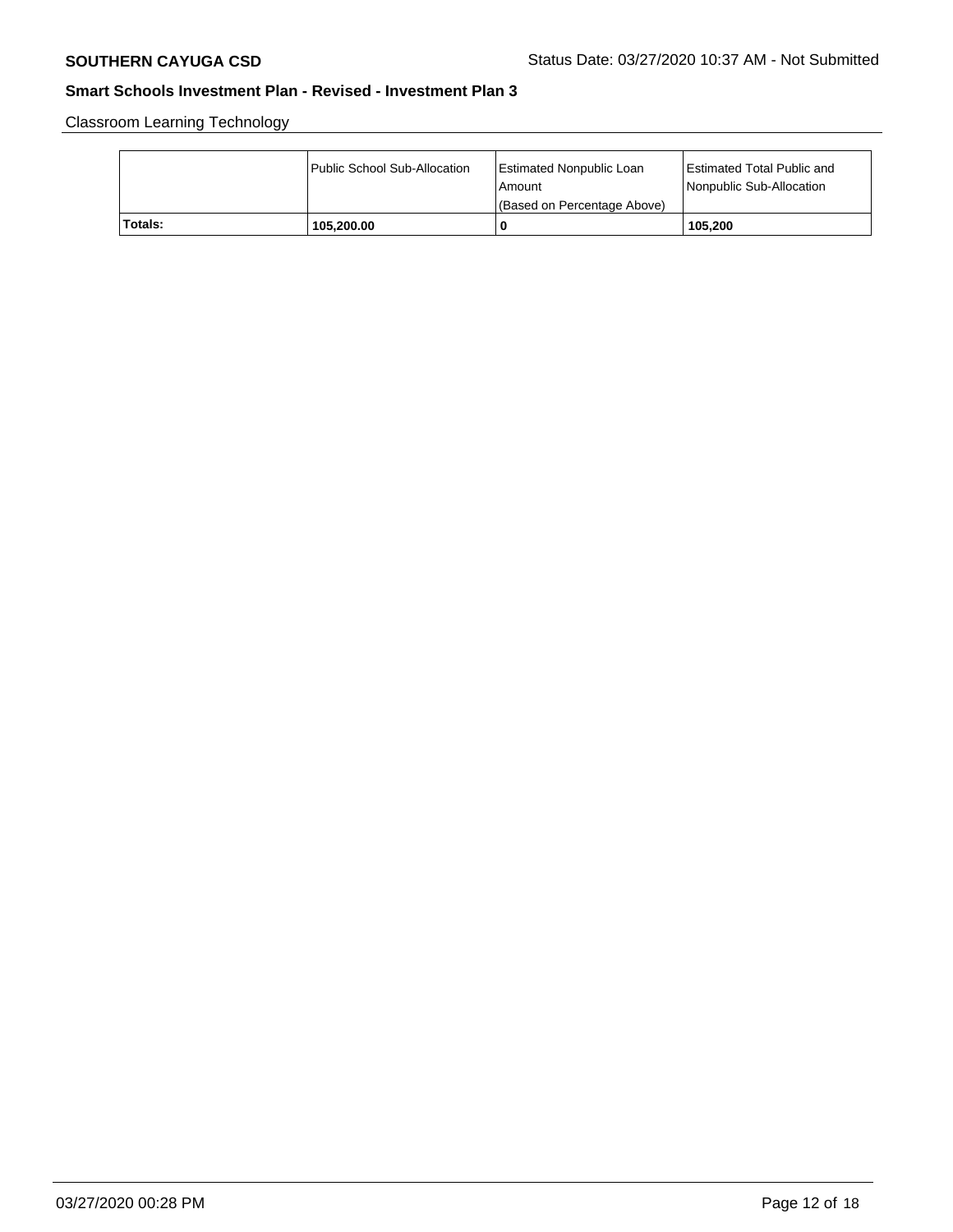#### Pre-Kindergarten Classrooms

**1. Provide information regarding how and where the district is currently serving pre-kindergarten students and justify the need for additional space with enrollment projections over 3 years.**

(No Response)

- **2. Describe the district's plan to construct, enhance or modernize education facilities to accommodate prekindergarten programs. Such plans must include:**
	- **Specific descriptions of what the district intends to do to each space;**
	- **An affirmation that new pre-kindergarten classrooms will contain a minimum of 900 square feet per classroom;**
	- **The number of classrooms involved;**
	- **The approximate construction costs per classroom; and**
	- **Confirmation that the space is district-owned or has a long-term lease that exceeds the probable useful life of the improvements.**

(No Response)

**3. Smart Schools Bond Act funds may only be used for capital construction costs. Describe the type and amount of additional funds that will be required to support ineligible ongoing costs (e.g. instruction, supplies) associated with any additional pre-kindergarten classrooms that the district plans to add.**

(No Response)

**4. All plans and specifications for the erection, repair, enlargement or remodeling of school buildings in any public school district in the State must be reviewed and approved by the Commissioner. Districts that plan capital projects using their Smart Schools Bond Act funds will undergo a Preliminary Review Process by the Office of Facilities Planning.**

**Please indicate on a separate row each project number given to you by the Office of Facilities Planning.**

| Project Number |  |
|----------------|--|
| (No Response)  |  |
|                |  |

**5. Please detail the type, quantity, per unit cost and total cost of the eligible items under each sub-category.**

| Select the allowable expenditure | Item to be purchased | Quantity      | Cost per Item | <b>Total Cost</b> |
|----------------------------------|----------------------|---------------|---------------|-------------------|
| type.                            |                      |               |               |                   |
| Repeat to add another item under |                      |               |               |                   |
| each type.                       |                      |               |               |                   |
| (No Response)                    | (No Response)        | (No Response) | (No Response) | 0.00              |
|                                  |                      | υ             | 0.00          |                   |

**6. If you have made an allocation for Pre-Kindergarten Classrooms, complete this table. Note that the calculated Total at the bottom of the table must equal the Total allocation for this category that you entered in the SSIP Overview overall budget.**

|                                          | Sub-Allocation |
|------------------------------------------|----------------|
| Construct Pre-K Classrooms               | (No Response)  |
| Enhance/Modernize Educational Facilities | (No Response)  |
| <b>Other Costs</b>                       | (No Response)  |
| Totals:                                  | 0.00           |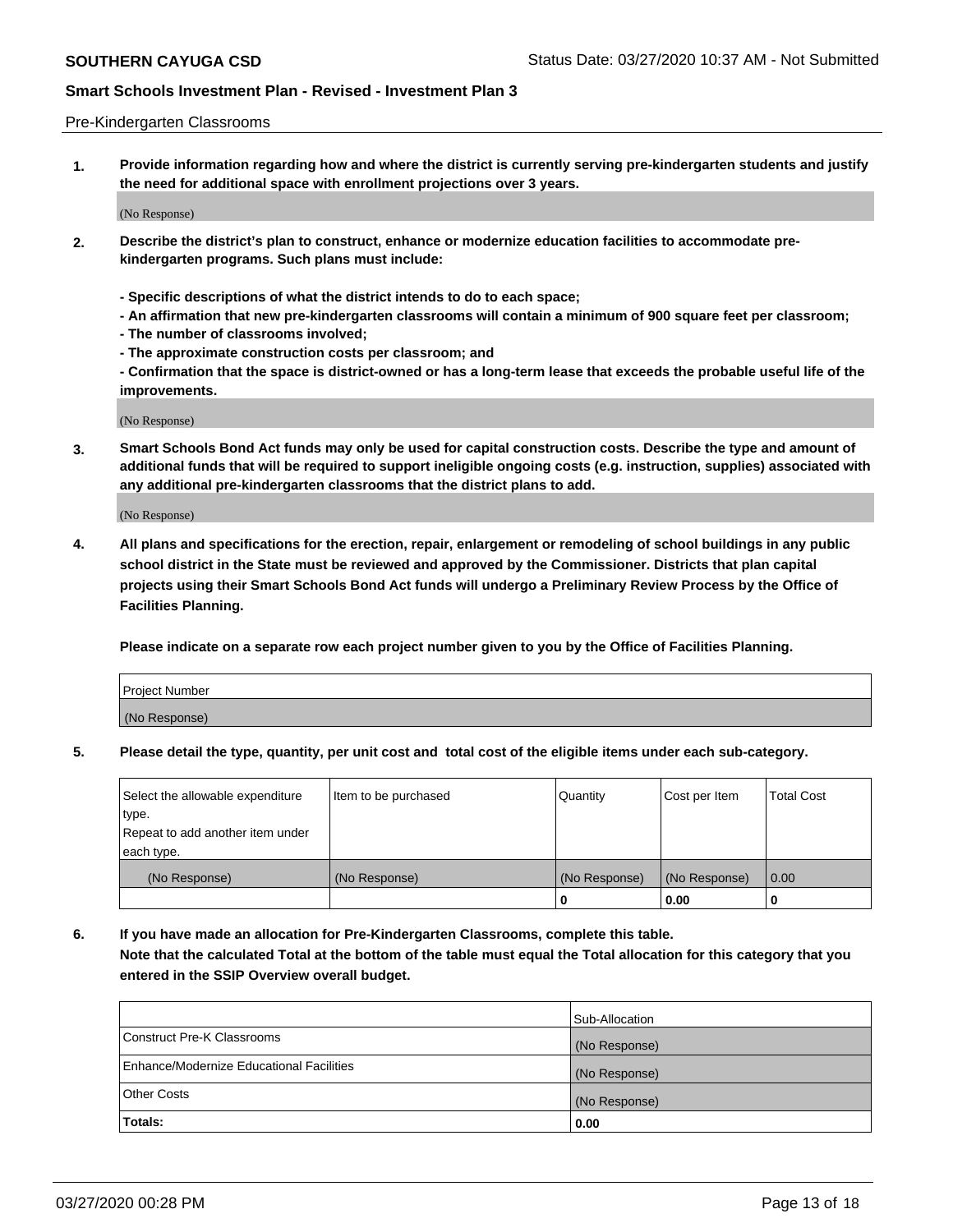Replace Transportable Classrooms

**1. Describe the district's plan to construct, enhance or modernize education facilities to provide high-quality instructional space by replacing transportable classrooms.**

(No Response)

**2. All plans and specifications for the erection, repair, enlargement or remodeling of school buildings in any public school district in the State must be reviewed and approved by the Commissioner. Districts that plan capital projects using their Smart Schools Bond Act funds will undergo a Preliminary Review Process by the Office of Facilities Planning.**

**Please indicate on a separate row each project number given to you by the Office of Facilities Planning.**

| Project Number |  |
|----------------|--|
|                |  |
|                |  |
|                |  |
|                |  |
| (No Response)  |  |
|                |  |
|                |  |
|                |  |

**3. For large projects that seek to blend Smart Schools Bond Act dollars with other funds, please note that Smart Schools Bond Act funds can be allocated on a pro rata basis depending on the number of new classrooms built that directly replace transportable classroom units.**

**If a district seeks to blend Smart Schools Bond Act dollars with other funds describe below what other funds are being used and what portion of the money will be Smart Schools Bond Act funds.**

(No Response)

**4. Please detail the type, quantity, per unit cost and total cost of the eligible items under each sub-category.**

| Select the allowable expenditure<br>∣type.     | Item to be purchased | Quantity      | Cost per Item | Total Cost |
|------------------------------------------------|----------------------|---------------|---------------|------------|
| Repeat to add another item under<br>each type. |                      |               |               |            |
| (No Response)                                  | (No Response)        | (No Response) | (No Response) | 0.00       |
|                                                |                      | u             | 0.00          |            |

**5. If you have made an allocation for Replace Transportable Classrooms, complete this table. Note that the calculated Total at the bottom of the table must equal the Total allocation for this category that you entered in the SSIP Overview overall budget.**

|                                                | Sub-Allocation |
|------------------------------------------------|----------------|
| Construct New Instructional Space              | (No Response)  |
| Enhance/Modernize Existing Instructional Space | (No Response)  |
| <b>Other Costs</b>                             | (No Response)  |
| Totals:                                        | 0.00           |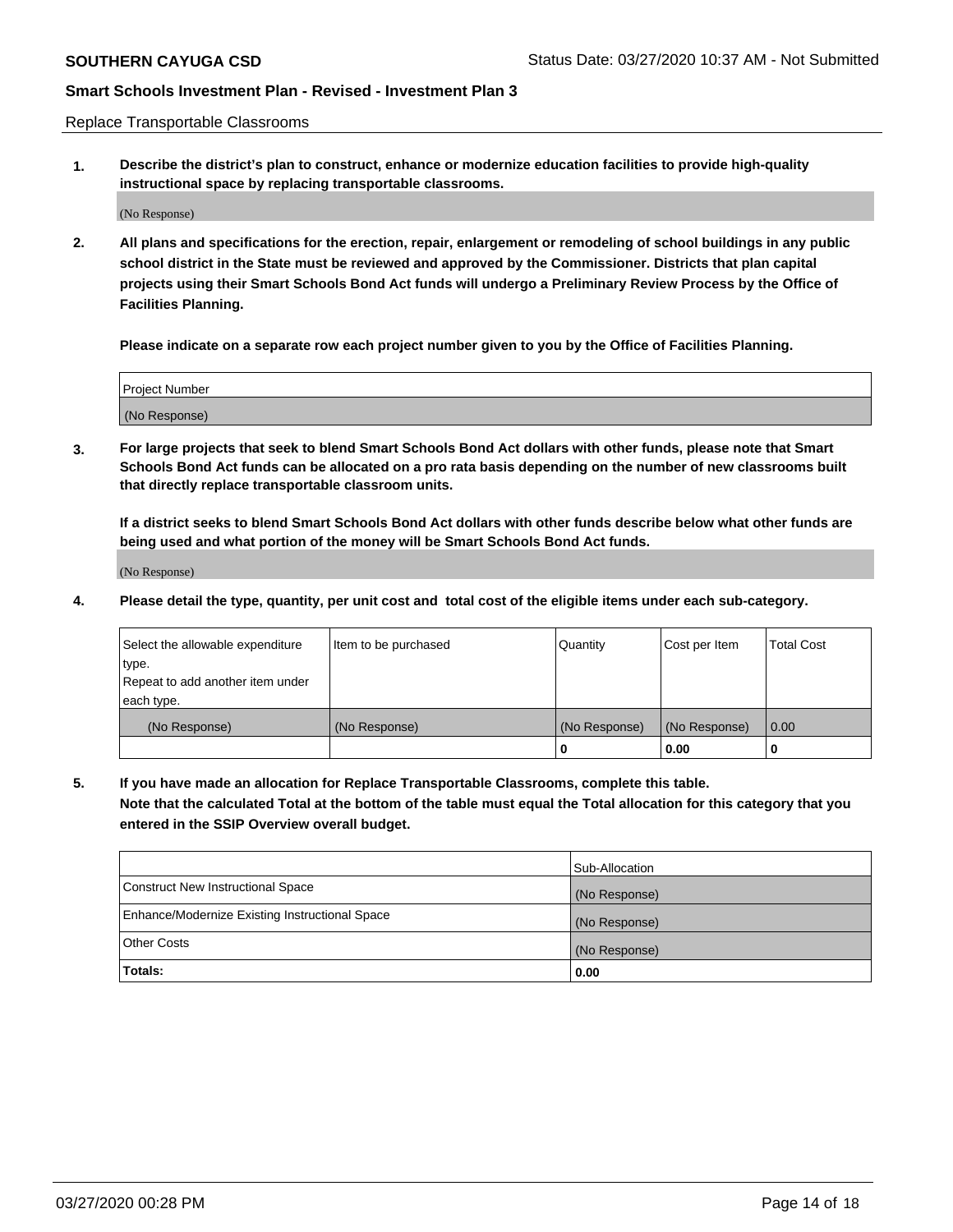High-Tech Security Features

**1. Describe how you intend to use Smart Schools Bond Act funds to install high-tech security features in school buildings and on school campuses.**

Increase number of existing cameras and install a second DVR server.

**2. All plans and specifications for the erection, repair, enlargement or remodeling of school buildings in any public school district in the State must be reviewed and approved by the Commissioner. Smart Schools plans with any expenditures in the High-Tech Security category require a project number from the Office of Facilities Planning. Districts must submit an SSBA LOI and receive project numbers prior to submitting the SSIP. As indicated on the LOI, some projects may be eligible for a streamlined review and will not require a building permit. Please indicate on a separate row each project number given to you by the Office of Facilities Planning.**

| <b>Project Number</b> |  |
|-----------------------|--|
| 050701040-007-BA2     |  |

- **3. Was your project deemed eligible for streamlined Review?**
	- Yes

 $\square$  No

**3a. Districts with streamlined projects must certify that they have reviewed all installations with their licensed architect or engineer of record, and provide that person's name and license number. The licensed professional must review the products and proposed method of installation prior to implementation and review the work during and after completion in order to affirm that the work was code-compliant, if requested.**

By checking this box, you certify that the district has reviewed all installations with a licensed architect or engineer of record.

**4. Include the name and license number of the architect or engineer of record.**

| Name           | License Number |
|----------------|----------------|
| Jason Benedict | 312111         |

**5. Please detail the type, quantity, per unit cost and total cost of the eligible items under each sub-category.**

| Select the allowable expenditure  | Item to be purchased | Quantity | Cost per Item | <b>Total Cost</b> |
|-----------------------------------|----------------------|----------|---------------|-------------------|
| type.                             |                      |          |               |                   |
| Repeat to add another item under  |                      |          |               |                   |
| each type.                        |                      |          |               |                   |
| <b>Electronic Security System</b> | <b>DVR Server</b>    |          | 35,000.00     | 35,000.00         |
| <b>Electronic Security System</b> | <b>IP Cameras</b>    | 20       | 1.800.00      | 36,000.00         |
|                                   |                      | 21       | 36,800.00     | 71,000            |

**6. If you have made an allocation for High-Tech Security Features, complete this table. Enter each Sub-category Public Allocation based on the the expenditures listed in Table #5.**

|                                                      | Sub-Allocation |
|------------------------------------------------------|----------------|
| Capital-Intensive Security Project (Standard Review) | (No Response)  |
| <b>Electronic Security System</b>                    | 71,000.00      |
| <b>Entry Control System</b>                          | (No Response)  |
| Approved Door Hardening Project                      | (No Response)  |
| <b>Other Costs</b>                                   | (No Response)  |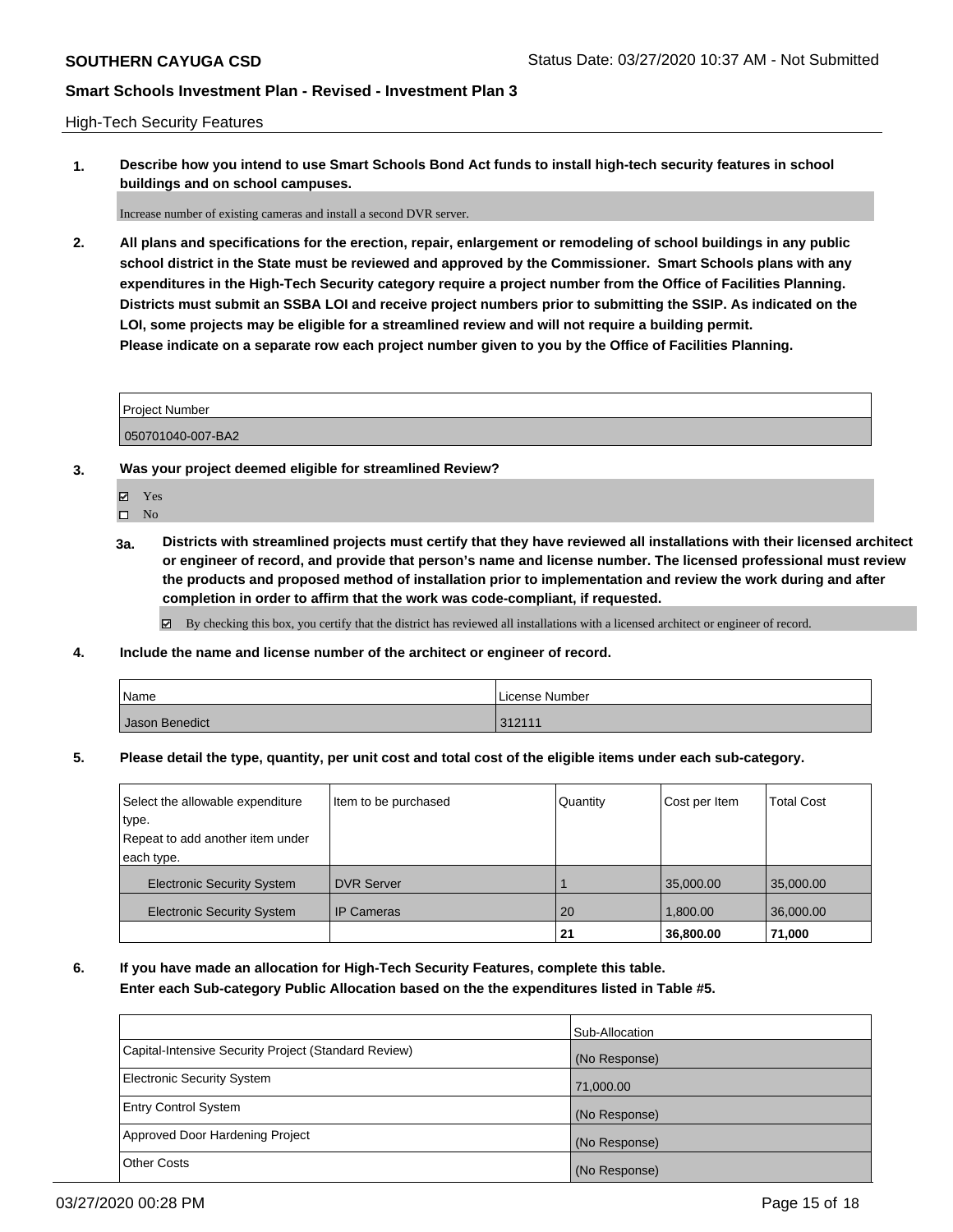High-Tech Security Features

|         | Sub-Allocation |
|---------|----------------|
| Totals: | 71,000.00      |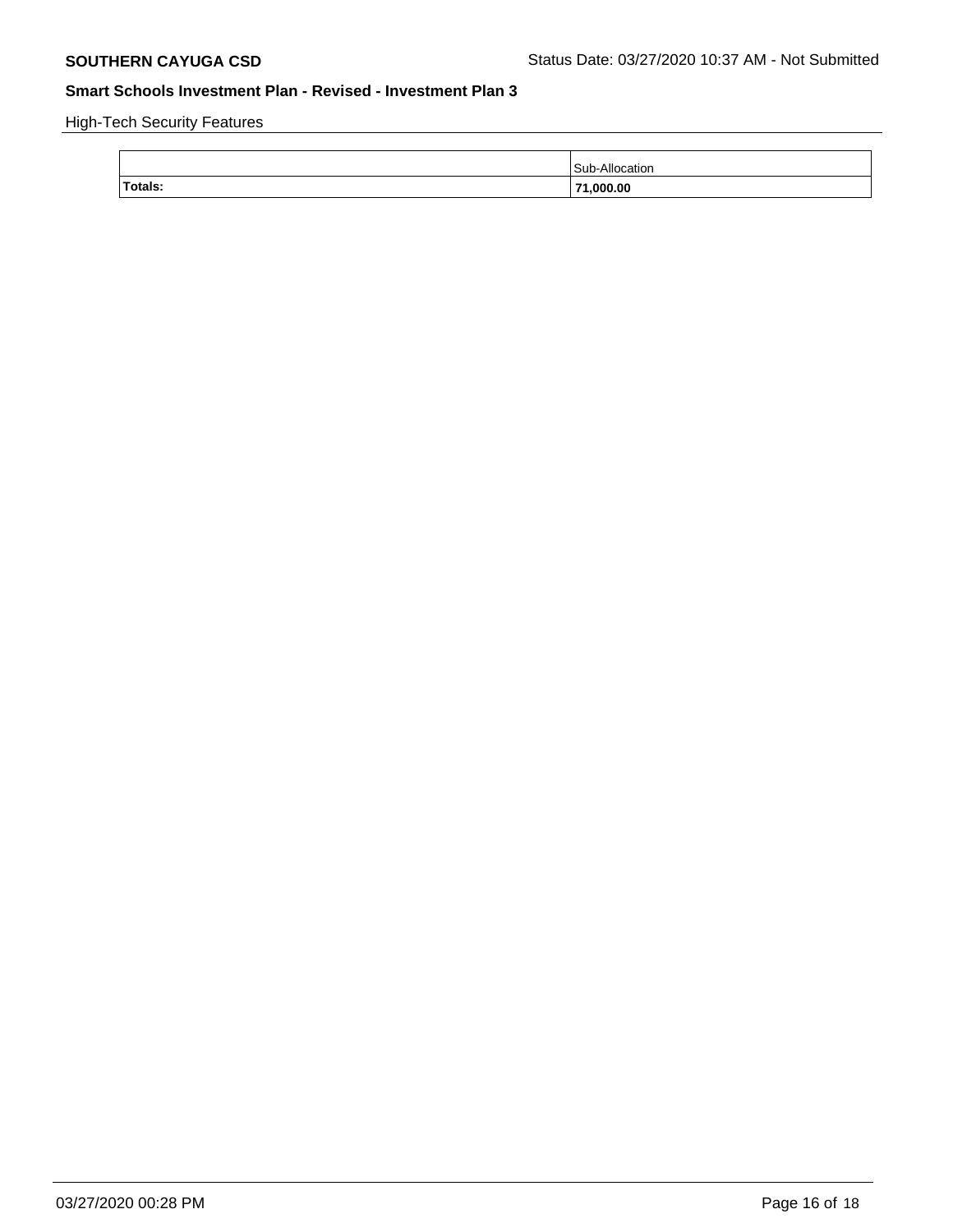Non-Public Schools

**1. Describe your plan to utilize SSBA funds to purchase devices and loan to the nonpublic schools within your district. Please specify what devices have been requested by the nonpublic schools. If the nonpublic schools have not finalized requests, the district should provide the date nonpublic schools will submit the request by.**

The initial investment plan (#1) included chromebooks, document camera, and an interactive projector system. Those items were distributed to the private school last year. The non-public schools have reached their \$250 / per pupil maximum.

**2. A final Smart Schools Investment Plan cannot be approved until school authorities have adopted regulations specifying the date by which requests from nonpublic schools for the purchase and loan of Smart Schools Bond Act classroom technology must be received by the district.**

 $\Box$  By checking this box, you certify that you have such a plan and associated regulations in place that have been made public.

**2a. Please enter the date each year nonpublic schools must request loanable items from the school district. This date cannot be earlier than June 1 of the previous school year.**

June 3

### **3. Final 2014-15 BEDS Enrollment to calculate Nonpublic Sharing Requirement (no changes allowed.)**

|            | Public Enrollment | Nonpublic Enrollment | 'Total Enrollment | I Nonpublic Percentage |
|------------|-------------------|----------------------|-------------------|------------------------|
| Enrollment | 638               | 20                   | 658.00            | 3.04                   |

### **4. Nonpublic Loan Calculator**

|                                                          | Loanable     | Loanable   | Additional       | <b>Estimated</b> | Previously | Cumulative | <b>Final Per</b> | Final Total |
|----------------------------------------------------------|--------------|------------|------------------|------------------|------------|------------|------------------|-------------|
|                                                          | School       | Classroom  | Nonpublic        | Per Pupil        | Approved   | Per Pupil  | Pupil Loan       | ∣Loan       |
|                                                          | Connectivity | Technology | Loan             | Amount -         | Per Pupil  | Loan       | Amount -         | Amount -    |
|                                                          |              |            | (Optional)       | This Plan        | Amount(s)  | Amount     | This Plan        | This Plan   |
| <b>Required Nonpublic</b><br>Loan                        | 0.00         | 105.200.00 |                  | 164.89           | 250.00     | 250.00     | 0.00             | 0.00        |
| Final Adjusted Loan<br>I - (If additional loan<br>funds) | 0.00         | 105,200.00 | (No<br>Response) | 164.89           | 250.00     | 250.00     | 0.00             | 0.00        |

#### **5. Nonpublic Share**

|                                          | Final Per Pupil Amount | l Final Nonpublic Loan Amount |
|------------------------------------------|------------------------|-------------------------------|
| Pending and Previously<br>Approved Plans | 250.00                 | 5,000.00                      |
| <sup>1</sup> This Plan                   | 0.00                   | 0.00                          |
| Total                                    | 250.00                 | 5,000.00                      |

#### **6. Distribution of Nonpublic Loan Amount by School**

| <b>Nonpublic School Name</b>         | 12018-19 K-12 Enrollment | Special Ed School? If Yes, not eligible |
|--------------------------------------|--------------------------|-----------------------------------------|
| <b>I PEACHTOWN ELEMENTARY SCHOOL</b> |                          | N0                                      |

#### **7. Please detail the type, quantity and per unit cost of the eligible items under each sub-category.**

| Select the allowable expenditure<br>type.<br>Repeat to add another item under<br>each type. | Items to be purchased | Quantity      | Cost Per Item | <b>Total Cost</b> |
|---------------------------------------------------------------------------------------------|-----------------------|---------------|---------------|-------------------|
| (No Response)                                                                               | (No Response)         | (No Response) | (No Response) | 0.00              |